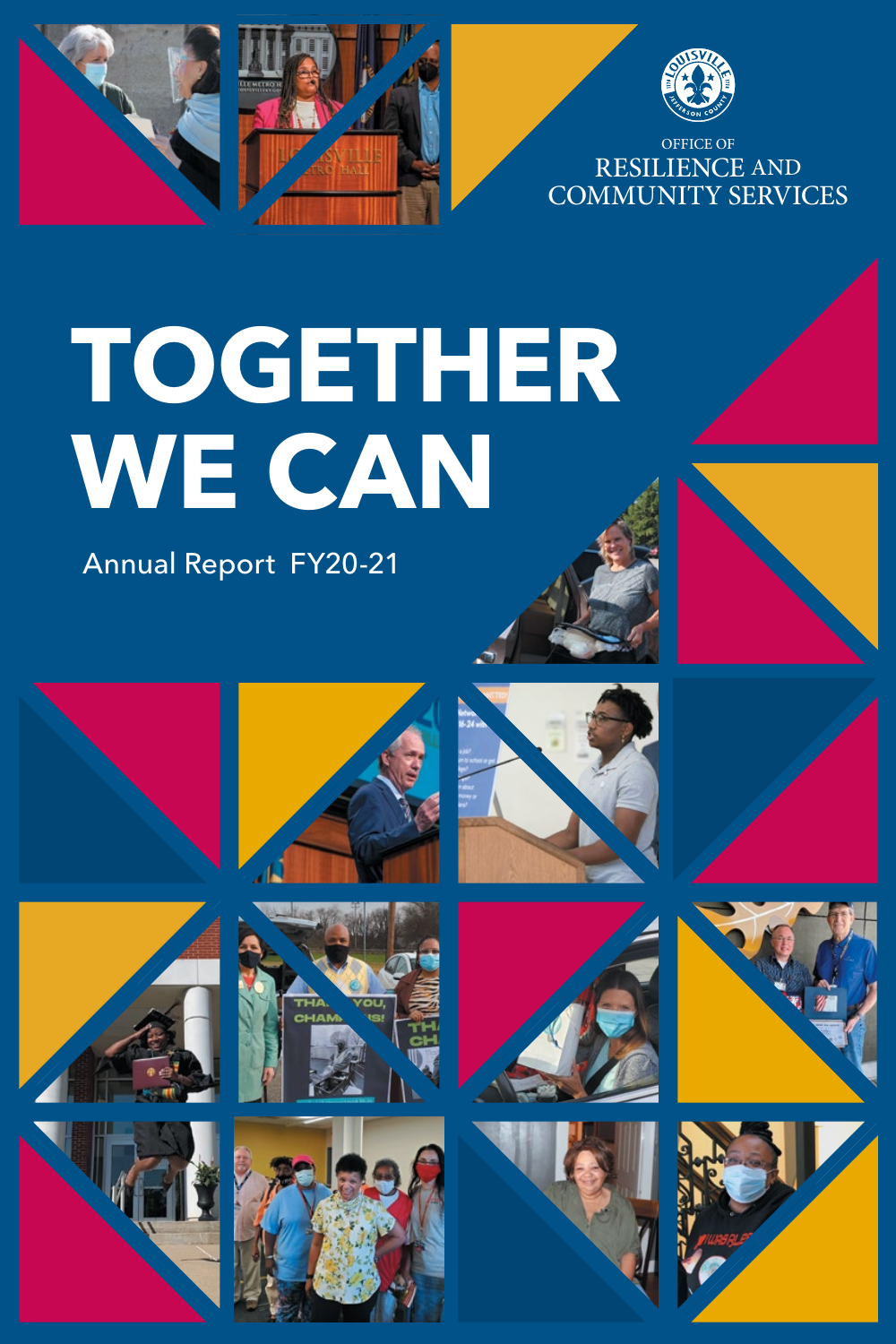

### **Our Annual Report Theme**

Our staff selected "Together We Can" as the theme of this report as a testament of our commitment to working as team and focusing on making Louisville a better place for us all.

### **Our Mission**

Resilience and Community Services' (RCS) mission is to fight poverty and promote compassion, stability, and the empowerment of residents and communities.

### **Our Structure**

RCS is an agency of Louisville Metro Government; a partner agency in Neighborhood Place; and serves as the community action agency for Jefferson County, part of a network of 1,000 agencies nationwide.

### **Table of Contents**

- **03** Message from our Mayor and our Director
- **04** Eviction Prevention
- **05** Keeping People Housed
- **06** Utility Assistance
- **07** Food Assistance
- **08** Connecting Youth
- **09** Building Economic **Mobility**
- **10** This Year at RCS
- **12** Outreach and **Advocacy**
- **13** Promoting Volunteerism
- **14** Homeless Response System
- **18** Financials
- **19** Expanding our Reach

### **Message from our Mayor & our Director**

**Together We Can.** These words have never been more reflective of Louisville Metro Government's values and commitment. This past year – as our city, state, country and world continued to face unprecedented challenges due to the COVID pandemic – employees across every department, including the Office of Resilience and Community Services (RCS), worked diligently to respond.

**Together** with other Metro Government agencies, numerous private, public and community-based partners, and a broad base of volunteers, RCS continues to be a steady force providing essential services for Louisville residents, especially low- to moderate-income populations. And the accessibility of services through our seven Neighborhood Place sites – where RCS provides administrative and staff support – has been key.

In Fiscal Year 2021 alone, RCS helped over 7,000 unique households avoid eviction, and nearly 22,000 unique individuals avoid utility disconnections, through critical emergency assistance programs for those impacted by a loss of job and/or a loss of wages, at the height of the pandemic.

Other essential services provided by RCS include innovative initiatives and outreach to help individuals experiencing homelessness, expanded meal services for our homebound seniors, virtual workshops and counseling services to help families build financial stability and security, and LIHEAP drop-off services to help residents get the aid necessary to stay warm in the winter and cool in the summer.

The key to all this? Partnerships. Federal, state, and local funding, along with private donations, helped us move toward recovery, and we are grateful to the leadership of our external agency partners, our community action board members, and other volunteers and partners who work to ensure our public and private priorities and resources are aligned and leveraged for maximum benefit.

Going forward, we vow to continue to be good stewards

of that funding – including our city's \$388 million share of federal American Rescue Plan (ARP) funding, which has given us the opportunity to take ideas we once reserved for some day and turn them into reality, particularly in the priority areas of public safety and addressing homelessness and affordable housing.

**Together We Can** make a difference, committed anew to the work ahead, providing services that build resilience and self-sufficiency for individuals and their families throughout our city.



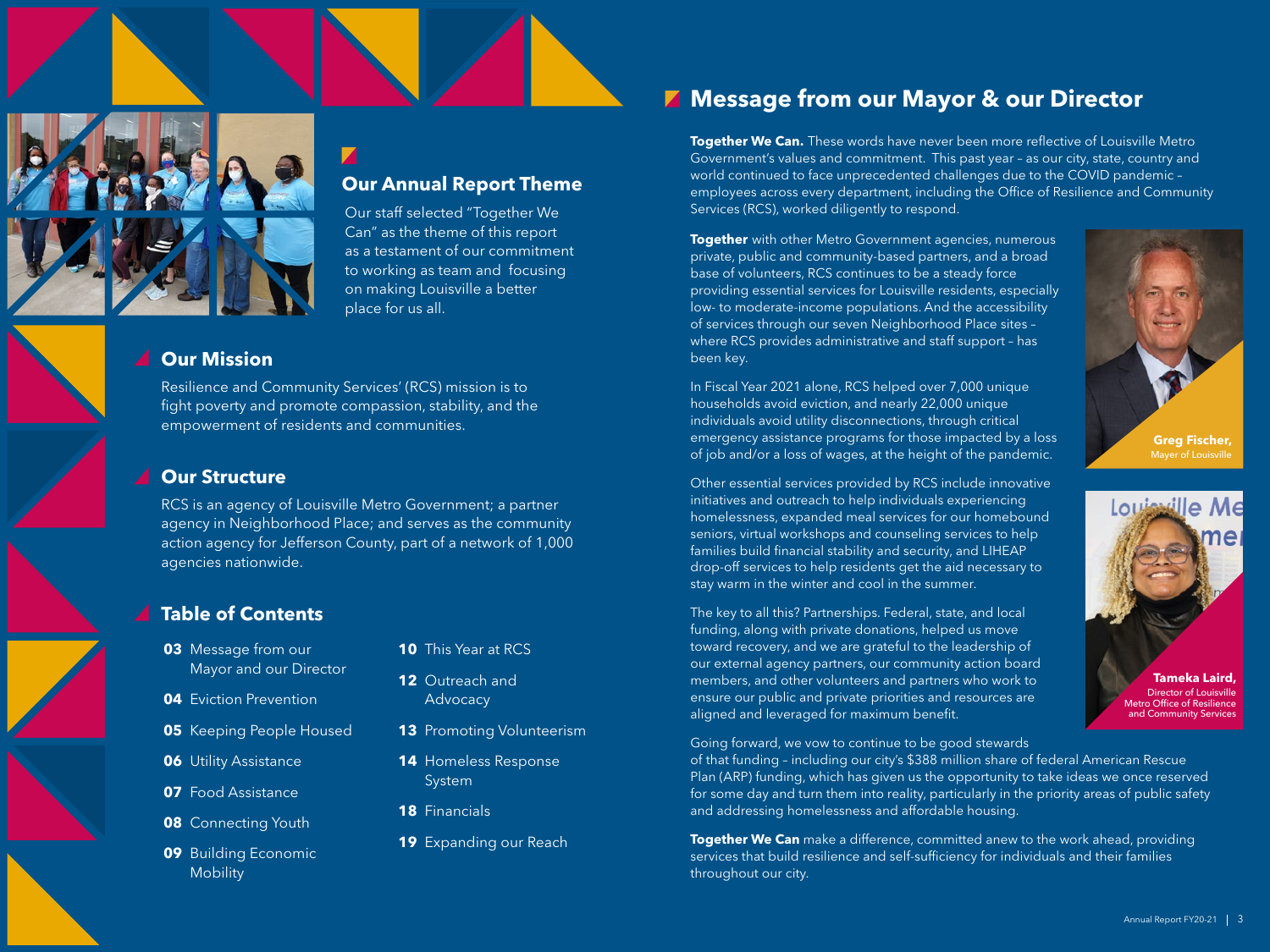### **Eviction Prevention**

#### **Overview**

- Enormous community need for rental assistance due to the economic impact of COVID-19
- Louisville Metro Government, nonprofits and community partners established a coordinated response to increase household security, prevent evictions and provide relief
- Louisville ranked #1 in the nation for getting eviction prevention funds allocated by the National Low Income Housing Coalition

### **Response**

- Louisville Metro enacted four access points for distributing eviction prevention funds: Tenant-based approach; Court Eviction Diversion; Landlord Tenant Rental Assistance; and Community Services Partners Program.
- Multiple funding sources federal, state, Louisville Metro and private donations.
- Looking at federal Emergency Rental Assistance Program (ERAP) funding alone, more than 71% went to households earning less than 30% of the area median income.



*\*Stats above reflect the work of RCS during Fiscal Year 2021*

### Louisville Metro Government distributed more than \$96 million in eviction prevention assistance, helping more than 42,000 residents, since the start of the COVID-19 pandemic.

*\*Stats above reflect the work of Louisville Metro Government and partners through February 2022.*

# **Keeping People Housed**

"After there was a COVID breakout at my work, I had to leave. Money was tight and it was important for me to stay in my family home, in the neighborhood I grew up.

I am grateful for the Neighborhood Place team for giving me the help I needed via the COVID Relief Eviction Prevention Assistance Program."

*Judy Smith, Louisville resident*

#### **More testimonials:**

"I had a worsening heart condition and had some difficulty putting things together. Thank you for your kindness and professionalism and for walking me through the Eviction Prevention application process to ensure it was done correctly."

"We as a community are blessed to have your help in these times of struggle. You made me feel human again."

"I contracted COVID in January 2021. I am overwhelmed with gratitude to your staff members who met me with kindness and helped me get back on my feet again."

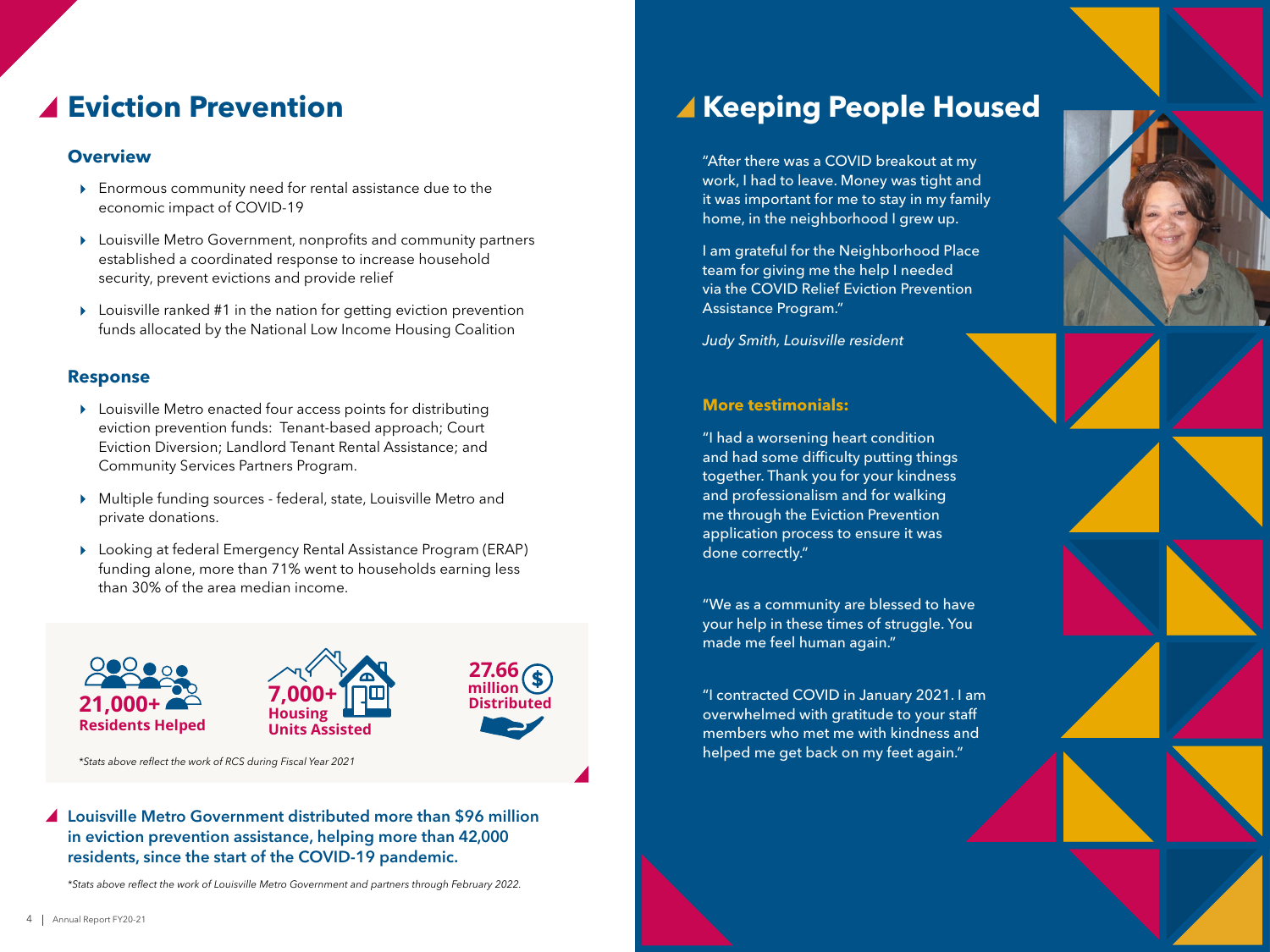# **Utility Assistance**

The continuation of the COVID-19 pandemic caused a high demand for utility assistance. In response, LIHEAP and other federal, state and local utility assistance programs provided historic levels of assistance to more residents in need than ever before.





Rodriguez Morris is a vibrant member of our community with a background in carpentry. About a year ago — in the midst of COVID—he underwent hip surgery which caused him to rely on a fixed income.

When a few unexpected expenses hit his household such as wanting to aid to a family member who was dealing with a job loss, Rodriquez was grateful for LIHEAP Assistance to help him catch up on payments for his utility bill.

### **Food Assistance**

Vulnerable seniors are at the greatest risk amid COVID-19. Our Senior Nutrition/Meals on Wheels staff and volunteers are on the front lines every day to ensure nutrition needs are met. Partnerships with Dare to Care and local Farmer's Markets provide further assistance for residents at risk for food insecurity.



### **Testimonial: Testimonial:**

Meals on Wheels volunteer, Rick Owens, is a retired employee from the VA Hospital who wanted to give back to his community. In early 2020, he started as a Meals on Wheels volunteer in the Old Louisville area, and he continues to help out during the COVID pandemic.



*\*Photo compliments of the Courier-Journal*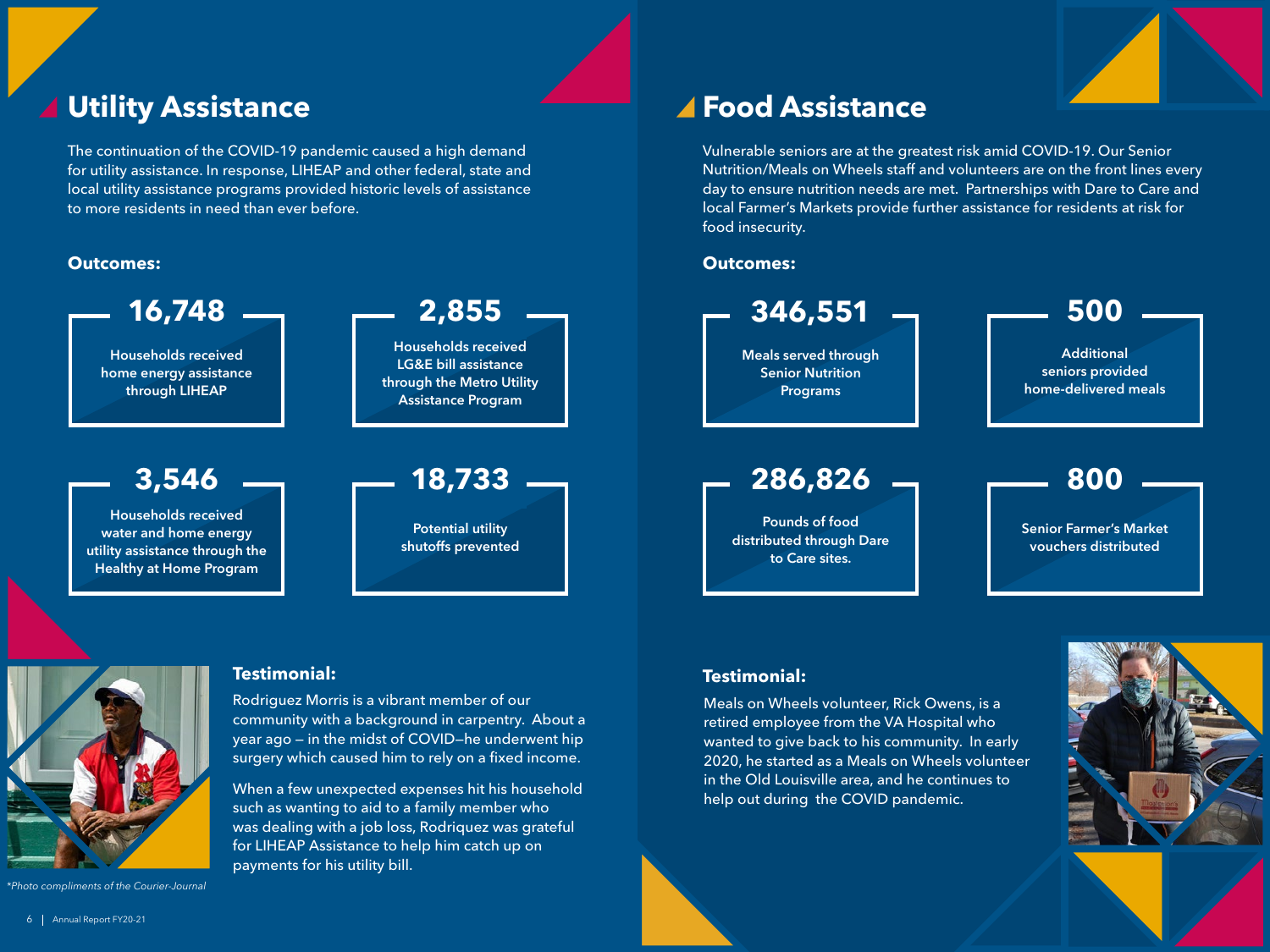### ▲ Connecting Youth

### **The Louisville Youth Network**

Launched in May 2021, the Louisville Youth Network is a free, one-stop shop that connects underserved youth with jobs, education and more. Core partners include the city's Office of Youth Development, Coalition Supporting Young Adults (CSYA), Louisville Urban League, and Goodwill Industries of Kentucky.

### **Overview:**

- Centralization of services/resources and shared platform. Youth intake at multiple access points.
- Outreach including social media, Youth Influencers, and LouieConnect kiosks at five locations.
- Empowerment Navigators and Peer Support connect youth to local resources and helps meet the needs and sustain services.
- Louisville Metro is expanding its Office of Youth Development in FY22, whose mission is to transform systems to ensure that all young people have the opportunity to live equitable, healthy and happy lives.

### **Outcomes** (within two months of launching)**:**

- **256 youth** received referrals to services
- **99 youth** were assigned an Empowerment Navigator and completed orientation

### **Testimonial**

DeShawn Ellis, a local youth shared his story of working with an Empowerment Navigator. "The stuff I'm doing now -- writing books & teaching people how to invest -- I didn't know was my potential. I didn't have the connections or the people to persuade me to be that type of person."



### ▲ Building Economic Mobility

### **Office of Financial Empowerment**

RCS works to empower residents with the knowledge, tools, access and opportunities for financial inclusion and empowerment. We also share a strong partnership with the Louisville Asset Building Coalition (LABC) which provides free tax preparation for low-and-moderate income households.

#### **Overview:**

- **42%** of AcceLOUrate Savings financial coaching participants obtained an asset; **29%** reduced their debt; and **\$1,875** was the average amount saved
- **232** service providers increased their financial empowerment skills through the Louisville Community Financial Empowerment Certification and Training program
- **★ \$9 million+** returned to the community through tax refunds and credits facilitated by LABC's Volunteer Income Tax Assistance (VITA) program

### **Special Highlights:**

- ▶ Bank On Louisville (BOL) celebrated its 10th anniversary and has helped open more than **47,409** bank accounts; **5** financial institutions offered certified Bank On accounts
- Selected by the Cities for Financial Empowerment (CFE) Fund, BOL partnered with LHOME to offer a Financial Navigators program providing **397** one-on-one sessions and facilitating **3,604** referrals
- $\triangleright$  In partnership with the CFE Fund, Louisville will launch a Financial Empowerment Center (FEC) in **2022**

### **Testimonial**

"Stacey", a single parent, reached out to connect with a financial coach for help achieving her dreams of homeownership. Through goal-setting and moneymanagement, she reduced her debt by \$2,000 and saved more than \$10,000 for a down payment. Now with her Master's Degree completed, Stacey is soaring on her path to buying a home.

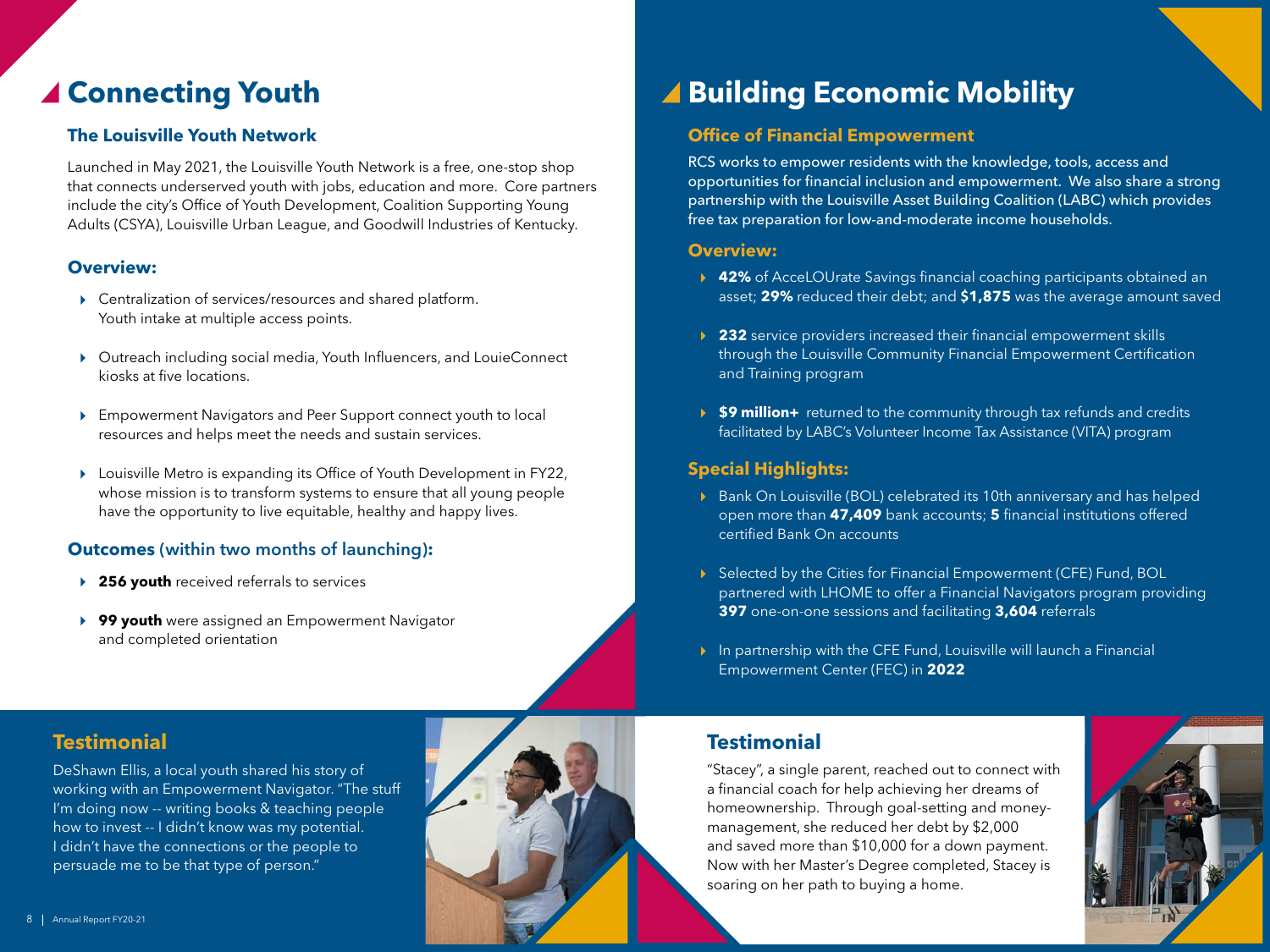





#### **March 2021**

- **March for Meals** celebrates Meals on Wheels volunteers
- **Louisville received grant to develop Financial Counseling** as a free public service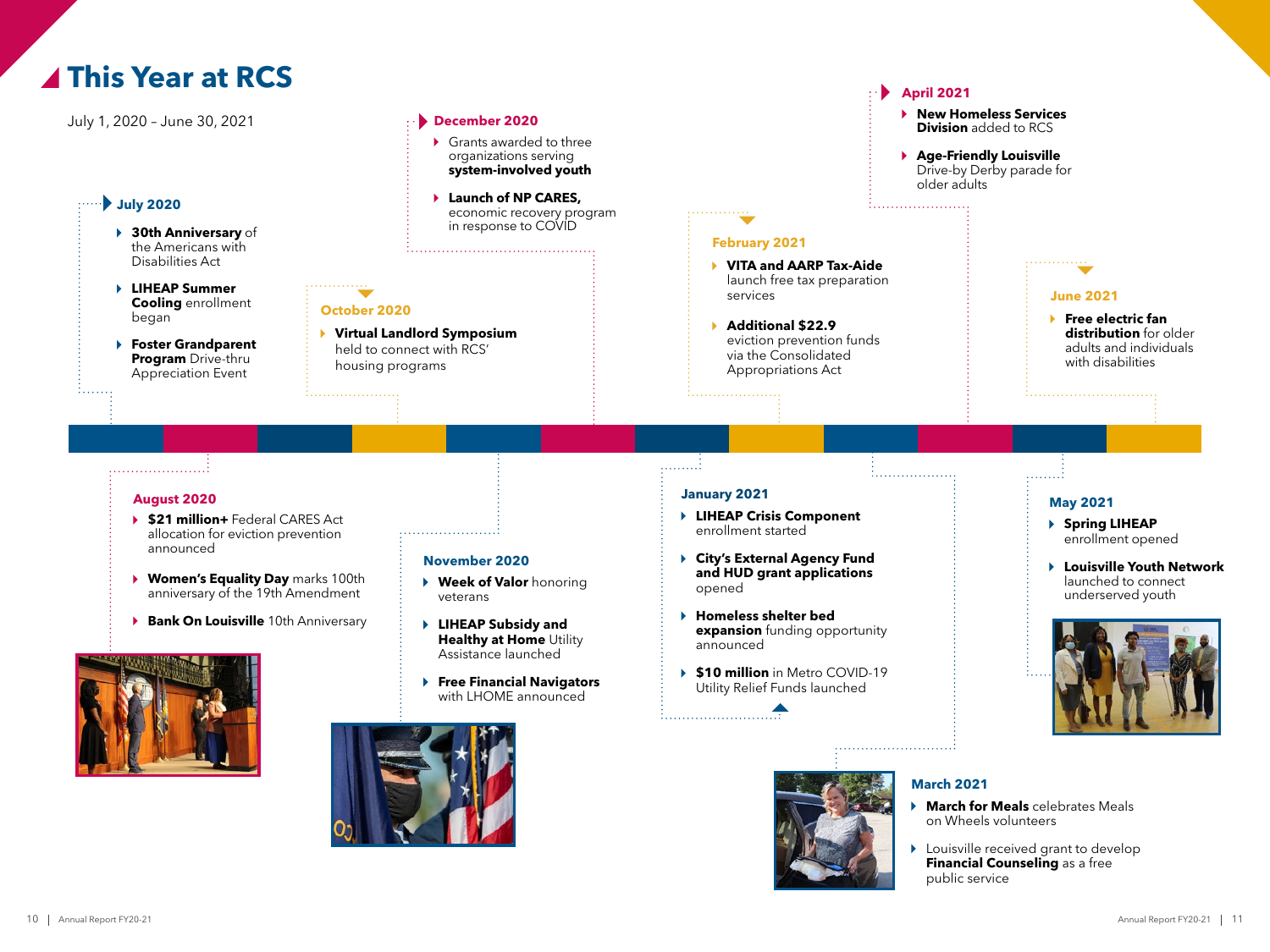Continued outreach and advocacy for vulnerable populations have been more important than ever during the COVID-19 pandemic. RCS three Advocacy Offices worked diligently to connect with residents via virtual workshops, socially-distanced events and outdoor celebrations.



### **Office of Aging and Disabled Citizens (OADC)**

Responsibilities include planning and facilitation of community meetings and events, as well as cosponsoring the annual Fan Fair event with over 250 electric fans distributed in 2021 to provide heat relief.

### **Office for Veterans (OFV)**

Responsibilities include coordinating the annual Mayor's Week of Valor and connecting veterans with local resources. Both the 2020 and 2021 Week of Valor celebrations featured 17 virtual and outdoor events designed to safely follow COVID guidelines.

### **Office for Women (OFW)**

Responsibilities include collaborating to improve local gender equality and advancing the status of women in our community. In coordination with the Center for Women and Families, honored lives lost to domestic violence across the State during the "Speak Their Name" event.



In partnership with AARP Kentucky, KIPDA, and the UofL Trager Institute, the Age Friendly Louisville Strategic Plan Five Year Report was accepted with accolades as an in-depth review of the progress of the strategic plan implementation. In the report, the objectives, tactics, and results of each of the domains details the work of many individuals across our city who are dedicated to ensuring an age-friendly community.

### ▲ Outreach and Advocacy **Promoting Volunteerism**

RCS and our partner agencies manage and coordinate a number of volunteer opportunities to enrich individuals and our community. While some volunteer roles were temporarily suspended during the height of the pandemic, other areas required additional help. Much more engagement will be necessary as we continue to recover from the pandemic.

### **Foster Grandparent Program (FGP)**

130+ Foster "Grannies" and "Grandpas," 55+ years or older, serve as mentors, role models and friends for at-risk school children.

#### **Retired & Senior Volunteer Program (RSVP)**

300+ individuals, 55+ years and older, helped in areas such as food distribution and the LouVax COVID vaccination site.

### **Meals on Wheels**

100+ volunteer help to keep vulnerable seniors fed by working at distribution sites and delivering meal packs to homebound seniors.





### **Testimonial**

Being a Vietnam Veteran himself (Army '71), Gerry understands the unique needs of his fellow service members. As an RSVP volunteer, Gerry contributes hundreds of hours each year at Hosparus Health, recognizing fellow veterans with blankets, certificates and kind words.

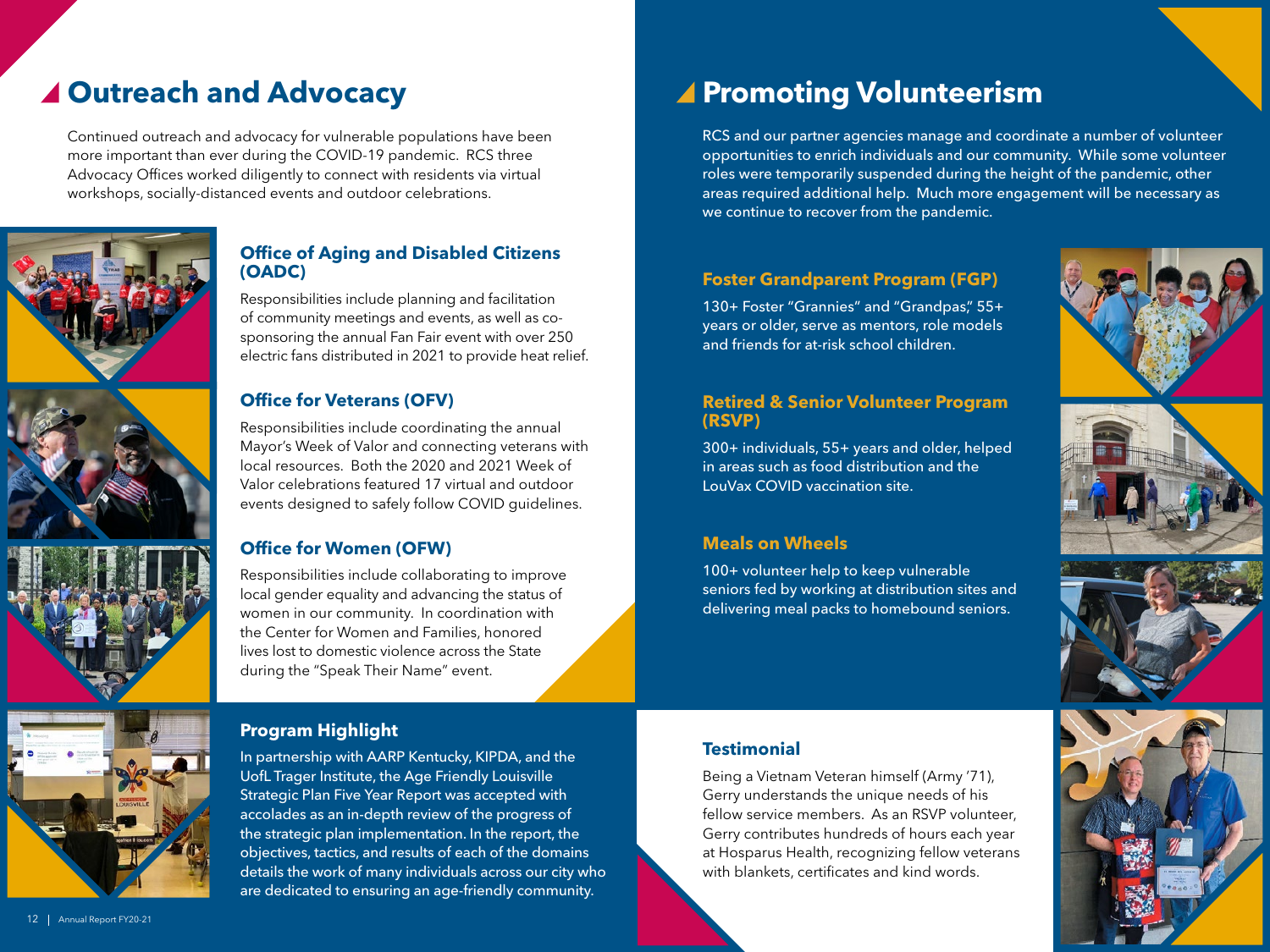### **Homeless Response System**

Louisville Metro RCS is a key player in Louisville's effort to address and end homelessness. Our services include prevention, coordination of outreach and shelter, housing programs and supportive services.



#### **PREVENTION**

- ▶ CSBG (Community Services Block Grant) selfsufficiency programs including NP CARES and A Way Home
- **EMERGENCY**

**HOUSING**

- Administration of the Louisville Metro-funded Unsheltered Homeless Initiatives
- ▶ Funding and coordination of homeless shelters and day shelters, outreach and storage

RCS Housing and Support

- Continuum of Care Rapid Re-Housing
- ◆ HOME Tenant Based Rental Assistance (TBRA)
- Continuum of Care Permanent Supportive Housing (PSH)
- Emergency Solutions Grant (ESG) Rapid Re-Housing
- ◆ ESG COVID (ESG-CV) Rapid Re-Housing

### **Agency Highlight:**

In early 2021, RCS created a new Homeless Services Division to support the City's homeless initiatives, to increase the capacity for education and engagement with the community, and to better collaborate with homeless service providers.



### **Homeless Prevention**

### **Eviction Prevention, Mortgage Assistance and Utility Relief**

- **21,000+** Individuals avoided Eviction
- **179** individuals avoided foreclosure
- **18,733** potential utility shutoffs prevented

### **NP CARES and A Way Home Program Self-Sufficiency Programs**

**NP CARES** was created in response to the pandemic and aims to meet two critical needs simultaneously: stabilizing households through eviction and foreclosure prevention assistance, and facilitating economic recovery and resilience by advancing participants' knowledge, skills, and opportunities in the areas of employment, education, and income management. Stabilization and recovery are achieved by financially rewarding NP CARES participants' own investment of time and effort in the pursuit of skills that will benefit them for the rest of their lives.

Like NP CARES, the creation of the **A Way Home** program was prompted by the pandemic. Its purpose is working with family households and local family shelters to prevent a surge in street homelessness resulting from the combined effects of reduced shelter capacity and rising evictions. Thanks, in part, to the success of this program, the city's waiting list for sheltering homeless families stands at an all-time low.

### **Testimonial**

In the middle of the COVID-19 pandemic, Janice Fowler described herself as "broke, broken, hurt, recently unemployed with no car and struggling with bills." She searched countless nights for jobs and assistance.



Thanks to being connected to the wrap-around support of our NP CARES program including help with goal-setting – and mostly thanks

to Janice's drive and determination – she passed her coding test and is now a Certified Medical Coder. Janice had completed college courses nearly ten years prior with this goal in mind, but had to postpone due to the demands of working and raising her family.

Janice currently serves as a billing manager for three hospitals in her own Healthcare Revenue Cycle Management Business. She is excited to be working for the betterment of herself and her two teenage daughters.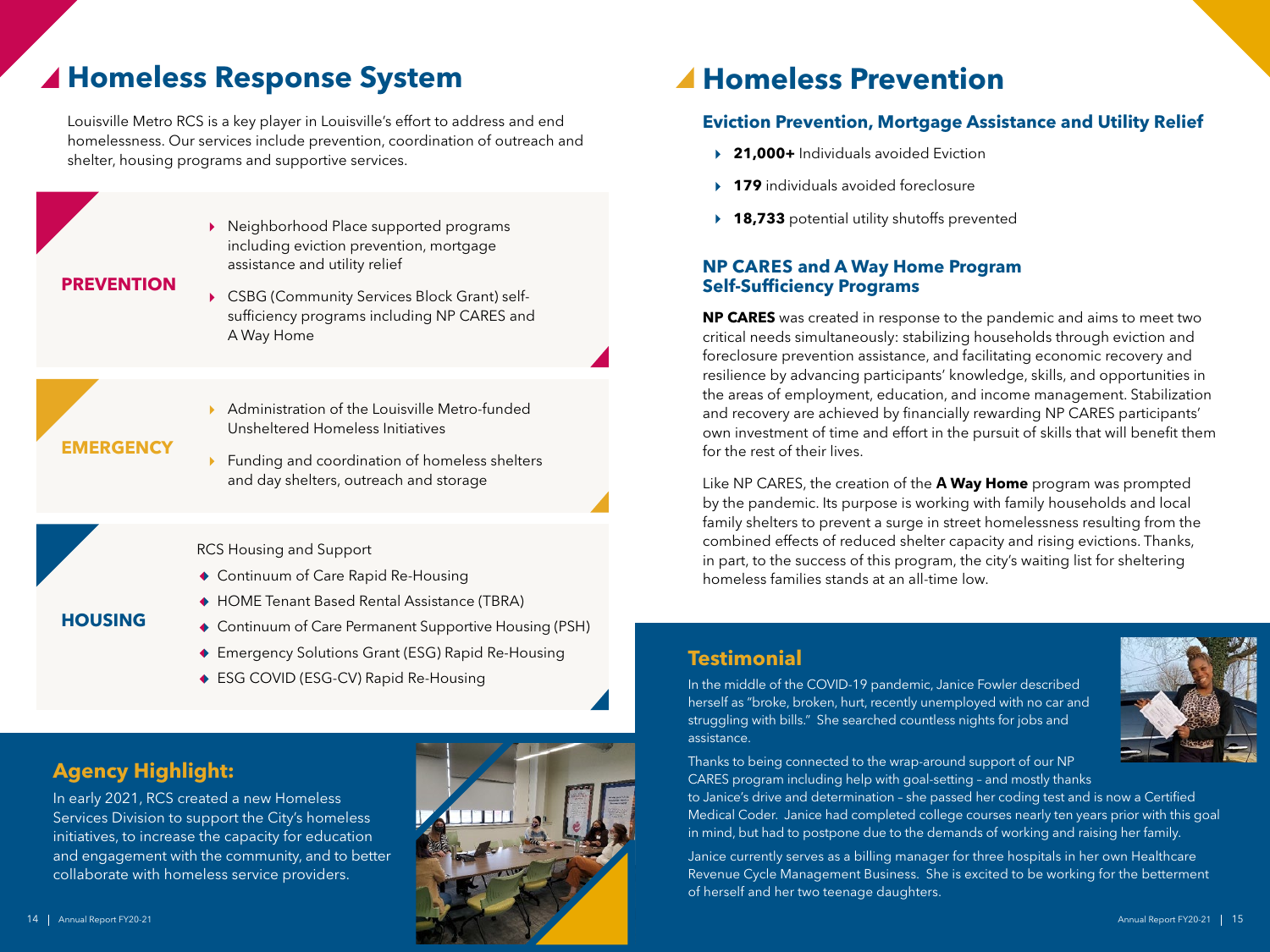### **Emergency Services**

Emergency shelters, street outreach and other crisis services are critical front-line services in our community's response to homelessness.

#### **Continuation of Unsheltered Homeless Initiatives**

- **\$1,000,000** in funding from Louisville Metro's FY21 Operating Budget
- **9** service providers as part of collaborative approach
- ▶ Focus areas include low barrier shelters, permanent storage with expanded outreach services to better address mental health needs, and homeless transportation services

#### **Outcomes:**

- **3020** total individuals served
	- **1,037** served at Wayside; **581** at The Healing Place; **54** at St. Vincent de Paul
	- **1,210** provided outreach
	- **410** utilized storage
- ▶ Since January 2019 when the Metro-funded Homeless Initiatives was first funded, partners provided services to **7,178** unique individuals.

### **Funding for Homeless Shelters & Other Homeless Services**

RCS awarded more than **\$7.6 million** in FY21 to local non-profits for homeless prevention, emergency shelter, street outreach, and case management services through a combination of HUD's ESG, HOPWA, CDBG, and COVID CARES funding.



### **Program Highlight:**

In Summer 2021, RCS' new Homeless Services Division launched a new risk assessment tool to evaluate the health and safety risks of local homeless encampments to determine when cleaning, clearings, and other services are warranted. Utilizing the Survey 123 platform, this new tool ensures centralized communications for outreach teams servicing these encampments.

# **Housing and Support**

RCS' Housing and Support division provides rental assistance and offers supportive services to individuals and families who meet the HUD definition of homelessness. The division administers ten HUD-funded programs, with six programs also requiring documentation of disability.

- **1195** people in **561** households assisted with housing in Fiscal Year 2020-21
- ▶ Additional federal ESG-CV (COVID) funds allocated for rapid re-housing rental assistance to individuals and families experiencing homelessness during the economic downturn. ESG-CV served **234** people in **160** households (included in total above)

#### **Testimonial:**

Having a college degree has always been a dream for "Alicia". She dropped out of high school at an early age and in her words "began on what was going to be a long hard road of bad choices." After the birth of her youngest child, she decided to make life changes. Though facing barriers like not having a car, bank account or a job, she reached out to connect with local resources like childcare, applying for FASFA, and finding housing and employment.



"It was a long process that took a lot of prayer, faith and footwork", said Alicia. "It would not have been or would be possible without RCS's Shelter Plus Care program that provides a home that me and my child stay in. The quality of my mental state has been improved so much thanks to their support."

### **Looking Ahead:**

16 | Annual Report FY20-21 **Annual Report FY20-21** 21 **Annual Report FY20-21** 21 Annual Report FY20-21 21 Annual Report FY20-21 21 Annual Report FY20-21 21 Annual Report FY20-21 21 Annual Report FY20-21 21 Annual Report FY In November 2021, Mayor Fischer signed an ordinance allocating \$89 million in federal American Rescue Plan funding to support the city's plan to address chronic street homelessness and boost affordable housing, including the Safe Outdoor Space initiative on College Street, development of that property for affordable housing units, funding for permanent supportive housing, more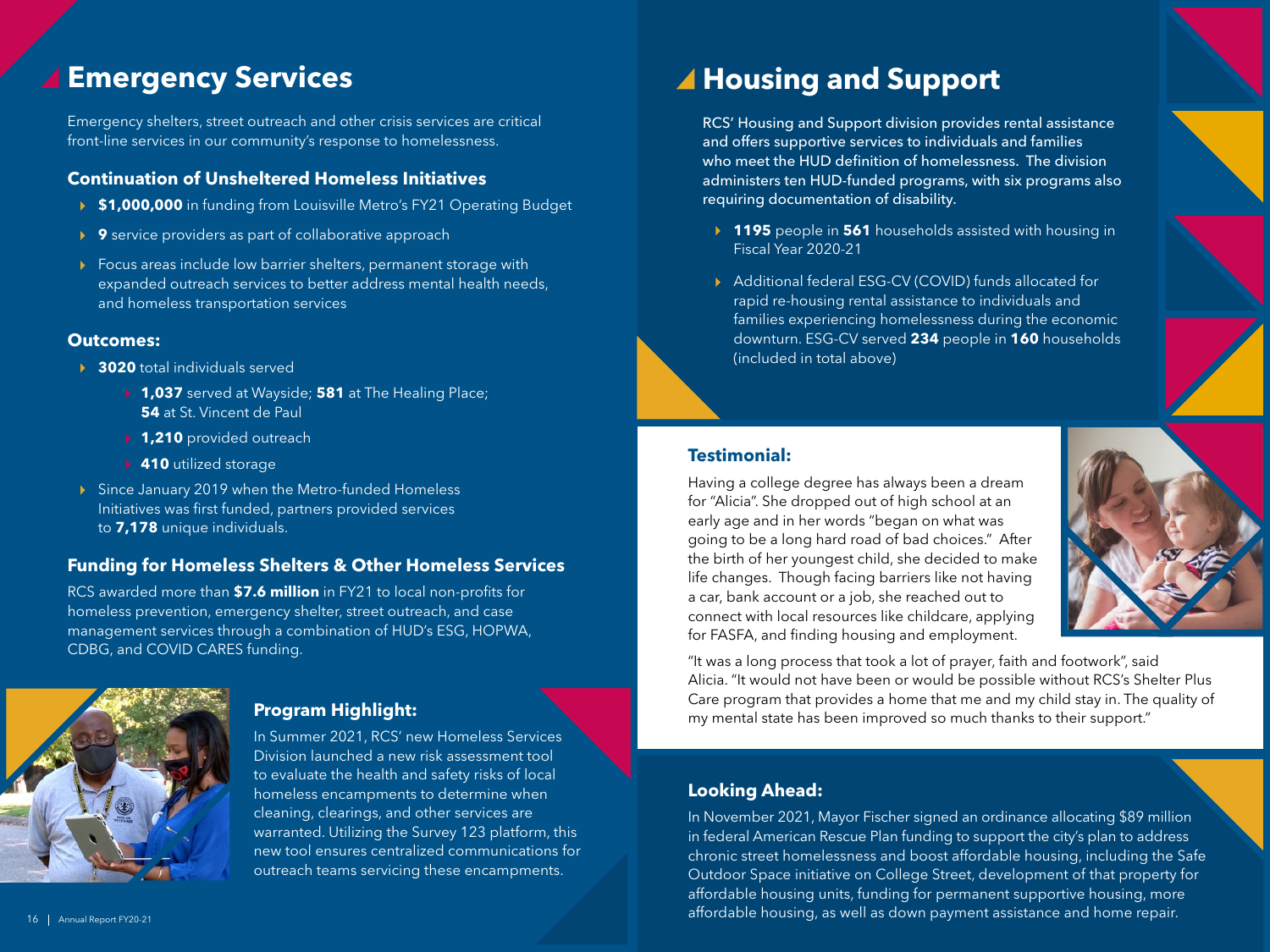### **Financials**

July 1, 2020 - June 30, 2021

### **REVENUE**

| \$21,368,696 | <b>General Fund</b>                                          |
|--------------|--------------------------------------------------------------|
| \$15,538,115 | <b>U.S. Treasury COVID CARES ERAP</b>                        |
| \$12,974,616 | <b>COVID-19 CARES FUNDS</b>                                  |
| \$11,292,204 | <b>Health &amp; Human Services</b>                           |
| \$10,415,745 | Housing and Urban Development (HUD)                          |
| \$2,080,819  | <b>Health &amp; Family Services</b>                          |
| \$785,705    | Kentuckiana Regional Planning & Development Agency (KIPDA)   |
| \$761,505    | <b>Corporation for National and Community Service (CNCS)</b> |
| \$373,287    | <b>Other Grants</b>                                          |
| \$4,680      | <b>Donations</b>                                             |

**TOTAL REVENUE: \$75,595,371**

### **EXPENDITURES**

| \$32,457,396 | Direct Assistance on Behalf of Clients       |
|--------------|----------------------------------------------|
| \$14,008,784 | <b>General Fund Grants to Nonprofits</b>     |
| \$12,974,616 | <b>COVID-19 CARES Funds</b>                  |
| \$8,608,523  | Personnel                                    |
| \$5,434,034  | <b>Federally Funded Grants to Nonprofits</b> |
| \$1,213,942  | <b>Other Contract Services for Clients</b>   |
| \$898,076    | <b>Other Administrative Expenses</b>         |

**TOTAL EXPENDITURES: \$75,595,371**

### **Expanding our Reach**

Over \$2.9 million in the city's External Agency Funds (EAF) Social Services grants were awarded in FY21 to nonprofit organizations offering programs and services in Louisville/Jefferson County that align with the RCS' mission, strategic goals, and focus areas. These grant programs are funded through the Louisville Metro Government General Fund, and administered by RCS.

#### **# SERVED SERVICE DESCRIPTION**

| 1,815   | <b>Emergency Assistance</b>                                         |
|---------|---------------------------------------------------------------------|
| 102,750 | <b>Decreasing Homelessness</b>                                      |
| 9,396   | <b>Increasing Household Financial Stability</b>                     |
| 136,708 | <b>Increasing Access to Services for Targeted Populations</b>       |
| 8.121   | Increasing Access and Participation to Quality Programing for Youth |
| 258,790 | <b>Total Number of Clients Served through External Agency Funds</b> |

### **Learn More:**

For more info about the city's EAF grants including current and past recipients, visit:

**louisvilleky.gov** (Search "EAF")

For more information about the Louisville Metro Consolidated Plan, the city's five-year strategic plan for the use of HUD entitlement funds (HOME, CDBG, ESG, and HOPWA), and annual Action Plans, visit:

**louisvilleky.gov** (Search "Public Notices, Federal Plans, and Project Compliance")

▶ For more information about CSBG Annual Plans, RCS Annual Reports, and Louisville Metro-funded Unsheltered Homeless Initiatives Reports, visit:

**louisvilleky.gov** (Search "Plans, Reports and External Funding")